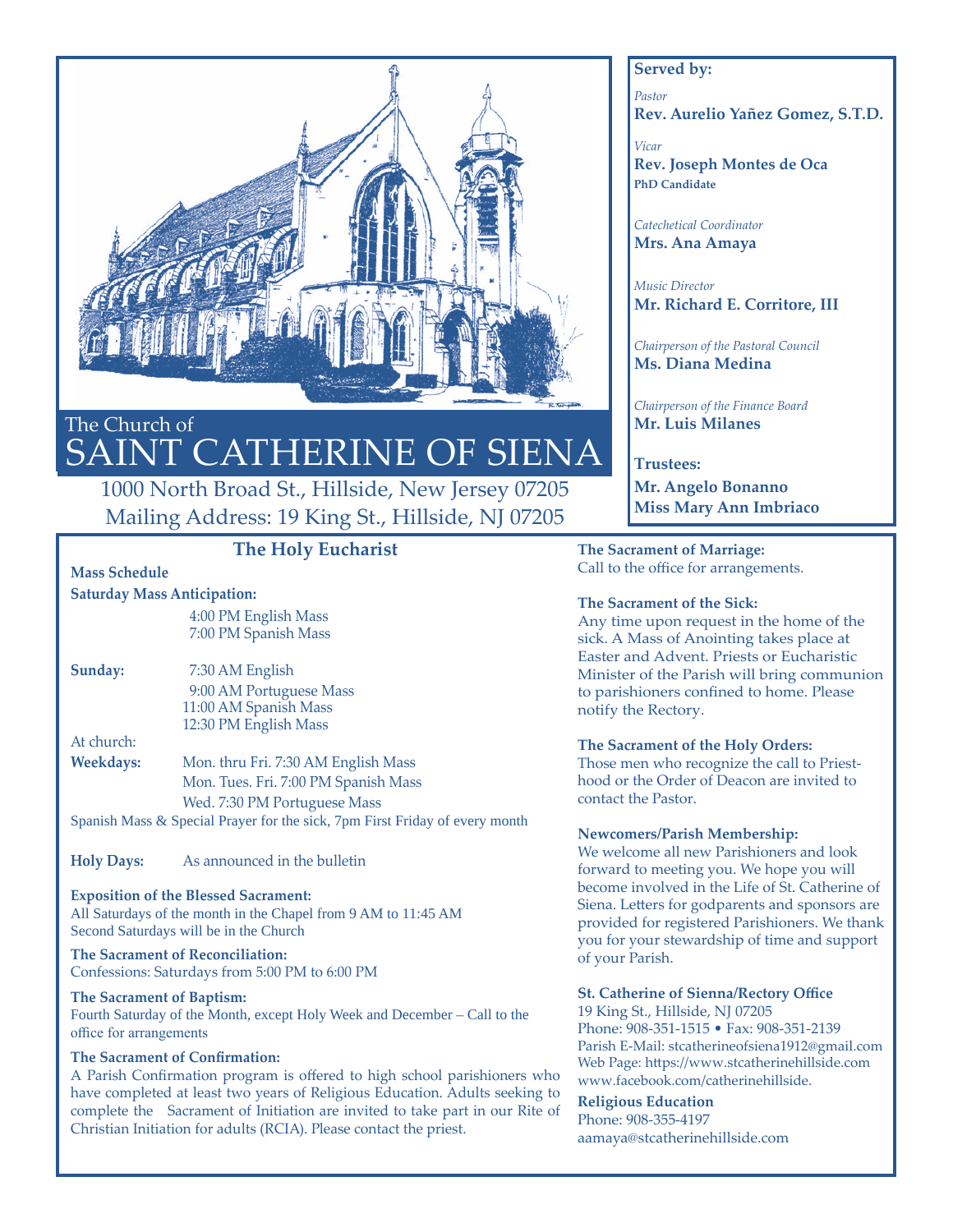

## **GOOD NEWS IS ON THE WAY**

This week, in the midst of summer, the scriptures greet us with joy, peace, mercy, and more peace! Sounds a little like Advent, doesn't it? We often associate the prophet Isaiah with that preparatory season, and our first reading rings with such words as exult, comfort, and rejoice. The Israelites had reason to rejoice, for they had returned, come home, to a rebuilt Jerusalem from their exile in Babylon.

In the Gospel, the seventy-two disciples who were sent out have their own "homecoming," returning to Jesus from spreading the Good News of the Kingdom and preparing people for the "advent" of Jesus into their cities and towns on his long road to Jerusalem. Like the exiles in Isaiah, the disciples return rejoicing.

The Good News, the Kingdom of God, is coming, even in summer. As today's psalm reminds us, "Shout joyfully to God, all the earth!" Copyright © J. S. Paluch Co.

## **Please keep in your prayers the Children who received the Sacrament of Baptism: Thiago Botache, Isabella A. Parra**



 **Congratulations to the newlywed: Miguel Molina & Sandra Builes**

If you have been attending Mass and services here at St. Catherine's and are not registered, we ask that you do so next week. All information supplied to the parish will be held in strictest confidence. It is very important to be registered in a parish so we can properly serve and administer to you. Registration will be at the Rectory Office 9:00 to 12:00 Noon.

Next weekend there will be a special collection that will support the archdiocesan fund dedicated to the integral care of retired priests of the Archdiocese of Newark. God bless your generosity.

# *MASS INTENTIONS*

# **Saturday, July 02**

4:00 pm +Vito Antonio Tango 7:00 pm +Diego Ubillus – 2nd anniversary

## **Sunday, July 03**

| $7:30$ am          | +Anita Caswell                 |
|--------------------|--------------------------------|
| $9:00$ am          | Portuguese Mass                |
| $11:00$ am         | Maria Teresa Roldán - birthday |
| $12:30 \text{ pm}$ | +María Pérez                   |

#### **Monday, July 04**

7:30 am

 **7:00 pm NO MASS**

#### **Tuesday, July 05**

7:30 am +María Pérez

 7:00 pm Visitación Buitrago **Wednesday, July 06**

7:30 am +David Pettigrew

# **Thursday, July 07**

7:30 am + Patrick & Angela Imbriaco

## **Friday, July 08**

7:30 am +David Pettigrew 7:00 pm

## **Saturday, July 09**

4:00 pm +Rose Tango Denis 7:00 pm +Angela & Edwin Santiago

**Please pray for those who recently passed away: Delia Vialat, Alberto González, Jorge Gaitán.**

**In Loving Memory of David Pettigrew, The Sacramental Wine and Candles for The Blessed Sacrament, Blessed Mother and St. Joseph has been offered by his family.**



 **On Monday, July 4th, the rectory will be close. At 7:30 am we going to have Mass in English. There will be not Mass in Spanish at 7:00 pm.**

## **READINGS FOR THE WEEK**

| Monday:   | Hos 2:16, 17b-18, 21-22; Ps 145:2-9;                  |
|-----------|-------------------------------------------------------|
|           | Mt 9:18-26;                                           |
| Tuesday:  | Hos 8:4-7, 11-13; Ps 115:3-10; Mt 9:32-38             |
|           | Wednesday: Hos 10:1-3, 7-8, 12; Ps 105:2-7; Mt 10:1-7 |
| Thursday: | Hos 11:1-4, 8c-9; Ps 80:2ac, 3b, 15-16;               |
|           | Mt $10:7-15$                                          |
| Friday:   | Hos 14:2-10; Ps 51:3-4, 8-9, 12-14, 17;               |
|           | Mt $10:16-23$                                         |
| Saturday: | Is 6:1-8; Ps 93:1-2, 5; Mt 10:24-33                   |
| Sunday:   | Dt 30:10-14; Ps 69:14, 17, 30-31, 33-34, 36-37;       |
|           | or Ps 19:8-11; Col 1:15-20; Lk 10:25-37               |
|           |                                                       |

**FREEDOM:** Those who deny freedom to others deserve it not for themselves. —Abraham Lincoln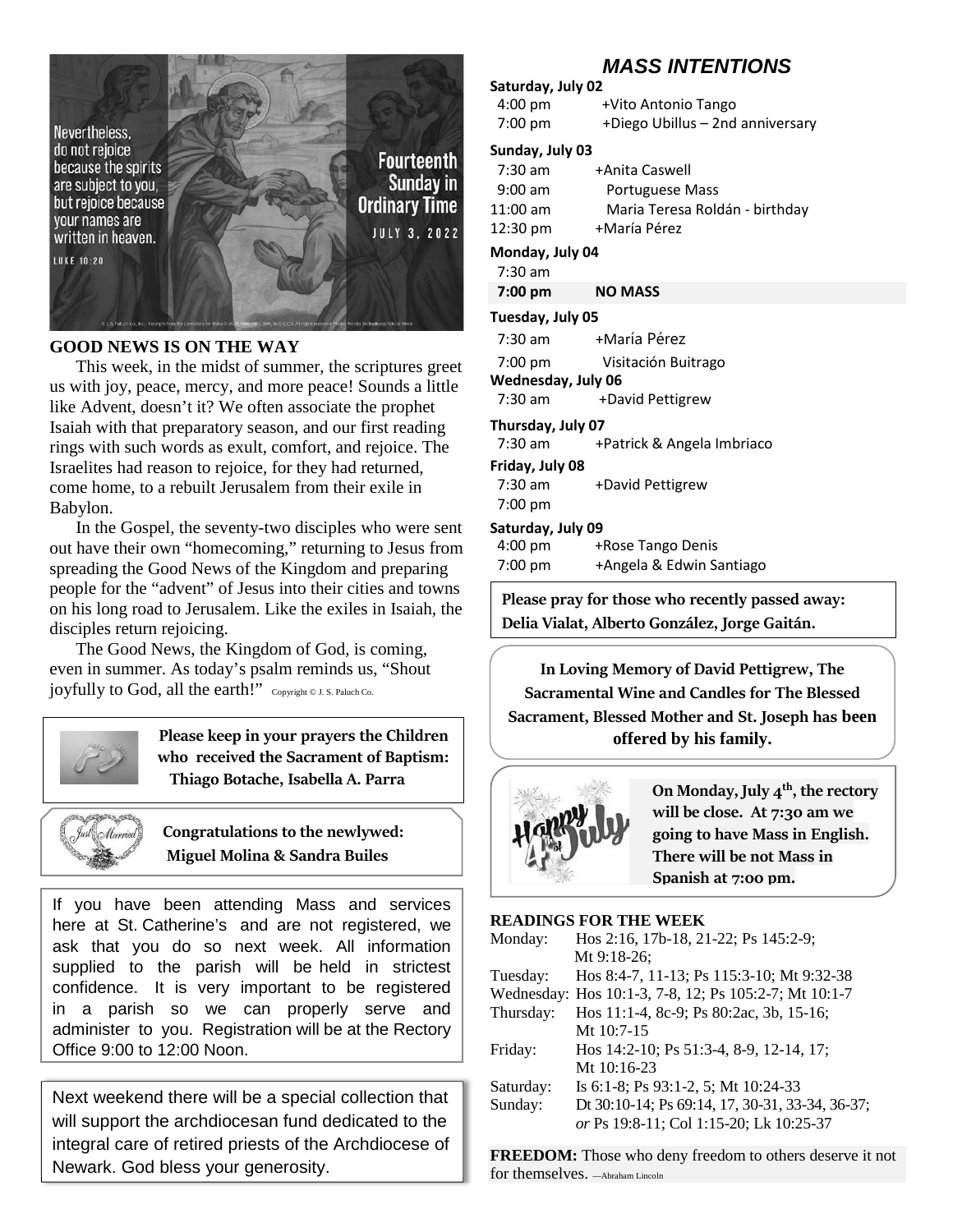

## **LA BUENA NUEVA ESTÁ EN CAMINO**

Esta semana, en pleno verano, las Escrituras nos dan la bienvenida con alegría, paz, misericordia y más paz. Suena un poco como a Adviento ¿cierto? Con frecuencia asociamos al profeta Isaías con ese tiempo de preparación, y nuestra primera lectura suena con palabras como regocijar, consolar y alegrarse. Los israelitas tenían motivos para alegrarse, pues habían regresado, vuelto a casa, a una Jerusalén reconstruida tras su exilio en Babilonia.

En el Evangelio, los setenta y dos discípulos que habían sido enviados tienen su propio "regreso a casa", volviendo a Jesús después de haber difundido la Buena Nueva del Reino y en haber preparado a la gente para el "advenimiento" de Jesús a sus ciudades y pueblos en su largo camino a Jerusalén. Como los exiliados que comenta Isaías, los discípulos regresan regocijados.

La Buena Nueva, el Reino de Dios, está llegando, incluso en el verano. Como nos recuerda el salmo de hoy: "¡Grite con alegría a Dios toda la tierra!" Copyright © J. S. Paluch Co.

Si ha estado asistiendo a misa y servicios aquí en St. Catherine y no está registrado, le invitamos a que lo haga la próxima semana. Toda la información proporcionada a la parroquia se mantendrá en la más estricta confidencialidad. Es muy importante estar registrado en una parroquia para que pueda ser atendido adecuadamente. Las registraciones serán en la oficina de 9:00 am a 12:00 del mediodía.

## **ORACIÓN DE LA SEMANA**

Decimocuarto Domingo del Tiempo Ordinario Señor Dios, que por medio de la humillación de tu Hijo reconstruiste el mundo derrumbado, concede a tus fieles una santa alegría para que, a quienes rescataste de la esclavitud del pecado, nos hagas disfrutar del gozo que no tiene fin. Por nuestro Señor Jesucristo, tu Hijo, que vive y reina contigo en la unidad del Espíritu Santo y es Dios por los siglos de los siglos.

## **LECTURAS DE LA SEMANA**

| Lunes:     | Os 2:16, 17b-18, 21-22; Sal 145 (144):2-9;<br>Mt 9:18-26;                                                |
|------------|----------------------------------------------------------------------------------------------------------|
| Martes:    | Os 8:4-7, 11-13; Sal 115 (114):3-10;<br>Mt 9:32-38                                                       |
| Miércoles: | Os 10:1-3, 7-8, 12; Sal 105 (104):2-7;<br>Mt $10:1-7$                                                    |
| Jueves:    | Os 11:1-4, 8c-9; Sal 80 (79):2ac, 3b, 15-16;<br>Mt $10:7-15$                                             |
| Viernes:   | Os 14:2-10; Sal 51 (50):3-4, 8-9, 12-14, 17;<br>Mt 10:16-23                                              |
| Sábado:    | Is 6:1-8; Sal 93 (92):1-2, 5; Mt 10:24-33                                                                |
| Domingo:   | Dt 30:10-14;<br>Sal 69 (68):14, 17, 30-31, 33-34, 36-37; o<br>Sal 19 (18):8-11; Col 1:15-20; Lc 10:25-37 |



las 7:00 PM.

 El lunes 4 de julio la oficina estará cerrada. A las 7:30 am tendremos la Santa Misa en inglés. No tendremos la Santa Misa en español a

El próximo fin de semana habrá una colecta especial que apoyará el fondo arquidiocesano dedicado a la atención integral de los sacerdotes jubilados de la Arquidiócesis de Newark. Dios bendiga su generosidad.

#### **Pregunta de reflexión:**

**¿Dirían los de mi alrededor que muestro la alegría de estar redimido de la esclavitud del pecado?**

Tomado del Misal Romano, tercera edición © 2014 United States Conference of Catholic Bishops — Conferencia Episcopal Mexicana. Todos los derechos reservados. Copyright © J. S. Paluch Company, Inc.

#### **LECTURAS DE HOY**

**Primera lectura** — Regocíjense y alégrense porque extenderé la prosperidad sobre Jerusalén como un río (Isaías 66:10-14c).

**Salmos** — Aclamamen al Señor, tierra entera (Salmo 66 [65]).

**Segunda lectura** — Que nunca me gloríe excepto en la cruz de nuestro Señor Jesucristo (Gálatas 6:14-18).

**Evangelio** — Jesús envía sus discípulos de dos en dos a llevar su paz a la gente (Lucas 10:1-12, 17-20) [1-9]. Salmo responsorial: *Leccionario Hispanoamericano Dominical* © 1970, Comisión Episcopal Española. Usado con permiso. Todos los derechos reservados.

#### **LIBERTAD**

Los que niegan a otros su libertad no merecen la suya. —Abraham Lincoln

#### **VIRTUD**

Para medir la virtud de un hombre no hay que mirar sus hazañas, sino su vida cotidiana.  $-$ Blas Pascal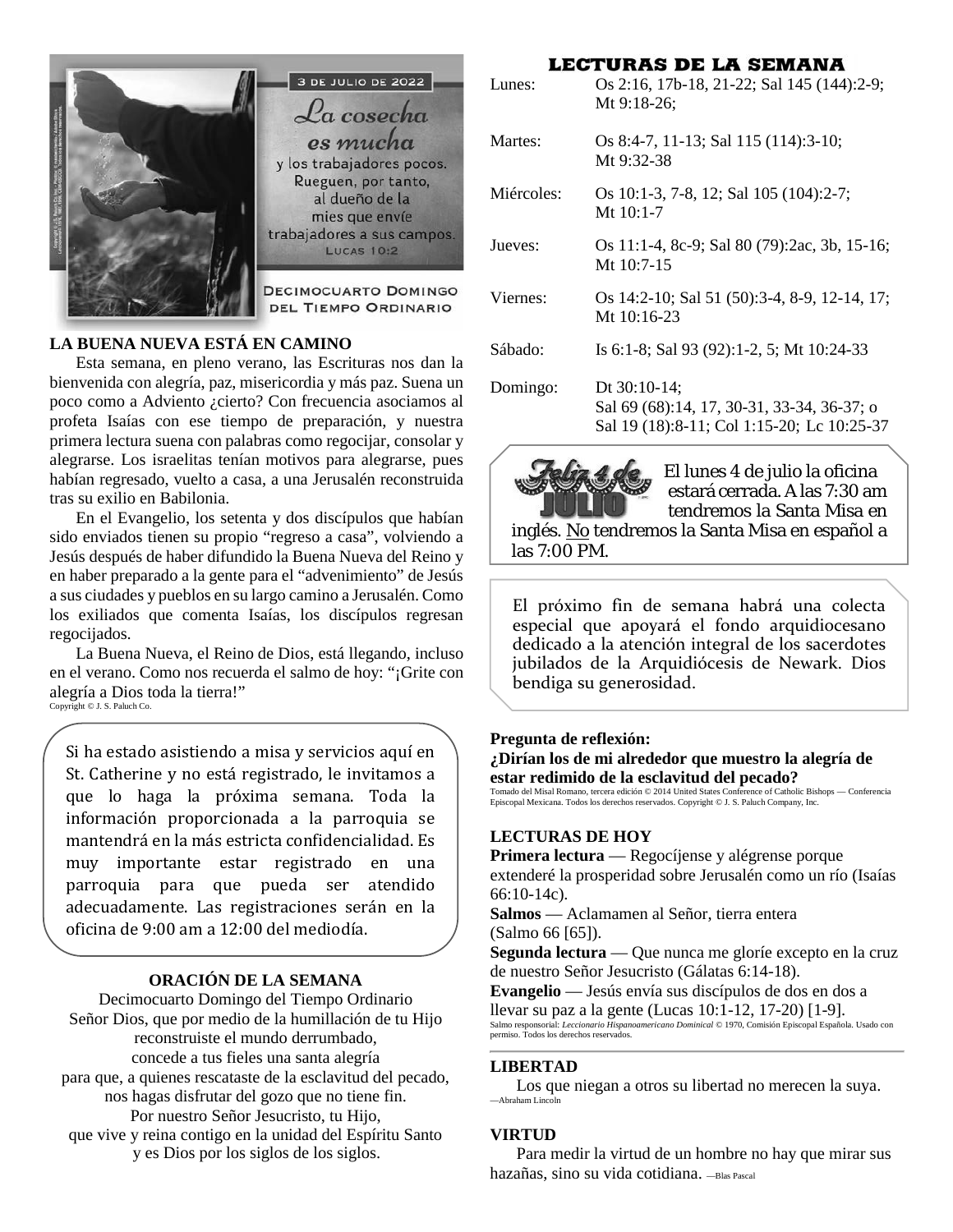## Domingo XIV do Tempo Comum

**3 de Julho de 2022 - Ano C** 

*"Contudo, não vos alegreisporque os espíritos vosestãosujeitos,mas alegrai-vos porque os vossos nomes estejam escritos nos*  $c\'eus''.$ 

Copyright © J. S. Palach Co., Inc. Photos: FGorgan/Signature Collectioni Stock<br>Excerpts from the Lectionary for Mass © 2001, 1998, 1997, 1986, 1970, CCD.

## **A seara é grande**

O Evangelho situa-nos, outra vez, no contexto da caminhada de Jesus para Jerusalém. Apresenta-nos mais uma etapa desse "caminho espiritual", durante o qual Jesus vai oferecendo aos discípulos a plenitude da revelação do Pai e preparando-os para continuar, após a sua partida, a missão de levar o Evangelho a todos os homens. A história do envio dos 72 discípulos é uma tradição exclusiva de Lucas.

Seria uma história estranha e inesperada, se a víssemos como um relato fotográfico de acontecimentos concretos: de onde vêm estes 72, que não são nomeados nem por Mateus nem por Marcos e que aqui aparecem surgidos do nada? Trata-se, fundamentalmente, de uma catequese através da qual Lucas propõe, aos discípulos de todas as épocas, uma reflexão sobre a missão da Igreja, em caminhada pelo mundo. Jesus envia os seus discípulos dois a dois, porque está consciente daquilo que lhes é confiado: uma mensagem difícil de proclamar, nem sempre bem recebida.

Ele sugere-lhes para rezar para que sejam numerosos no campo da seara; se há trabalho, são precisos trabalhadores. Previne-os: a sua fragilidade encontrará forças hostis. Devem pregar o Reino de Deus, mas Satanás espera-os e procurará impedir o estabelecimento deste mundo melhor. Jesus pede-lhes para estarem completamente despojados de dinheiro, de saco, de sandálias, de congratulações, para estarem apenas preocupados com o crescimento do Reino que se reconhece no dom da Paz e com o levantar dos homens e mulheres que a doença impede de estar de pé.

Os discípulos podem, então, pôr-se a caminho. Estão prevenidos, Jesus não os deixa na ilusão. É respeitando este contracto que encontrarão a felicidade, a alegria completa. **Uma boa semana para todos!**

**'Uma água turva e agitada não espelha a face de quem sobre ela se debruça. Se queres que a face de Cristo, que te protege, se espelhe em ti, sai do tumulto das coisas exteriores, seja tranqüila a tua alma.'** - Santo Antônio

## **LEITURAS DA SEMANA**

2ª feira: Os 2,16.17b-18.21-22; Sl 144(145); Mt 9,18-26.



- 3ª feira: Os 8,4-7.11-13; Sl 113B(115); Mt 9,32-38.
- 4ª feira: Os 10,1-3.7-8.12; Sl 104(105); Mt 10,1-7.
- 5ª feira: Os 11,1-4.8-9; Sl 79(80); Mt 10,7-15.
- 6ª feira: Os 14,2-10; Sl 50(51); Mt 10,16-23.
- Sábado: Is 6,1-8; Sl 92(93); Mt 10,24-33. 15º DTC: Is 55,10-11; Sl 64(65); Rm 8,18-23; Lc 10,25-37.

## **feliz 4 de julho**



Na segunda-feira, 4 de julho, a reitoria estará fechada. Às 7:30 da manhã, vamos ter missa em inglês. Não haverá missa em espanhol as 7 da noite.

No próximo fim de semana haverá uma coleta especial que apoiará o fundo arquidiocesano dedicado ao cuidado integral dos sacerdotes aposentados da Arquidiocese de Newark. Deus abençoe a sua generosidade

Se voce participa das missas e dos serviços aqui na igreja Santa Catarina e não está registado, pedimos que o faça na próxima semana. Todas as informações fornecidas à essa igreja serão confidenciais. É muito importante estar registado na paroquia para que possamos melhor servir e administrar voces paroquianos. Os registros podem ser feitos no escritorio da casa paroquial de 9:00 da manha ate o meio dia de segunda a sexta feira.

## **ORAÇÃO DO DIA**

**Senhor, neste dia, venho pedir-Te saúde, força, paz e sabedoria. Quero olhar hoje o mundo com olhos cheios de amor, ser paciente, compreensivo, manso e prudente; ver, além das aparências, teus filhos como Tu mesmo os vês, e assim não ver senão o bem em cada um. Fecha os meus ouvidos a toda a calúnia. Guarda a minha língua de toda a maldade. Que só de bênçãos se encha o meu espírito. Que eu seja tão bondoso e alegre, que todos quantos se aproximarem de mim, sintam a tua presença.** 

**Senhor, reveste-me da tua beleza, e que, no decurso deste dia, eu Te revele a todos. Amém**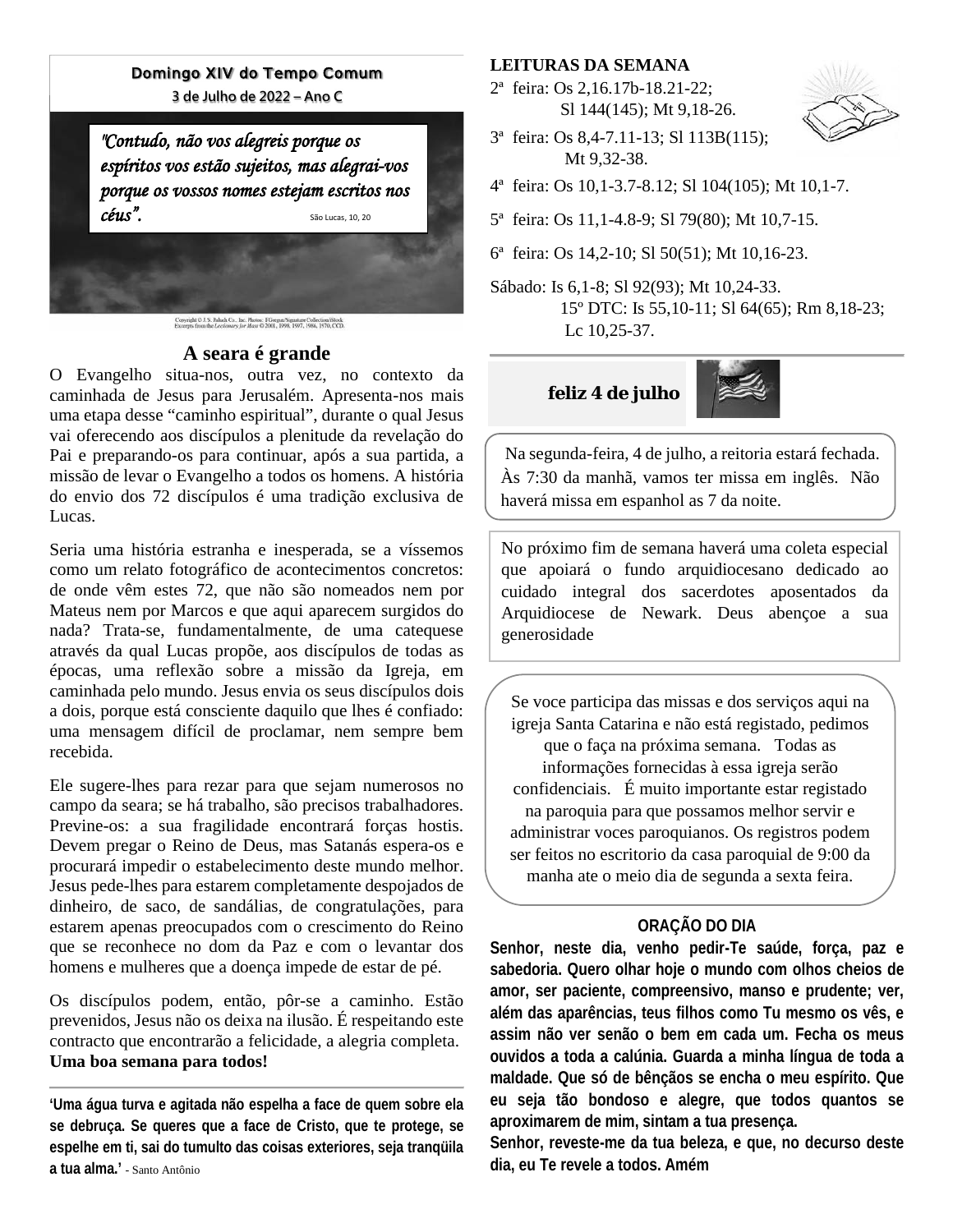# **Parroquia Santa Catalina de Siena Celebraciones Litúrgicas en Español**

## **Celebraciones Litúrgicas en Español:**

Sábados 7:00 pm Domingo 11:00 am Lunes 7pm y Novena al Divino Niño

Martes 7pm y Novena al Señor de los Milagros y Grupo de Oración

Viernes 7 pm. Y el primer Viernes de mes Misa y Oración Especial por los Enfermos

## **Exposición del Santísimo Sacramento:**

Todos los sábados del mes de 9 am a 11:45 am en la Capilla. El segundo sábado será en la iglesia.

## **Sacramento de la Reconciliación:**

Sábados de 5:00 pm a 6:00 pm

## **Sacramento del Bautismo:**

Cuarto sábado de cada mes excepto en Semana Santa y Diciembre. La preparación bautismal se realizará el tercer lunes de cada mes a las 6pm. Los padres deben registrar a sus hijo(a) con dos meses de anticipación

## **El Sacramento de la Confi rmación:**

Un programa parroquial de Confirmación se ofrece a los alumnos de la escuela superior que han completado dos años de educación religiosa. Los adultos que deseen completar los Sacramentos de Iniciación Cristiana están invitados a formar parte del Rito de Iniciación Cristiana de Adultos (RICA). Para más información comuníquese con la rectoria.

## **El Sacramento del Matrimonio:**

Los interesados deben hablar con el Sacerdote. Generalmente se requiere solicitar el sacramento con un año de anticipación. Se exige el cursillo de preparación.

## **Sacramento de la Unción de los Enfermos:**

Este Sacramento se celebrará cuando sea necesario incluso en la casa del enfermo. Una misa especial de unción de los enfermos se llevará acabo durante la Pascua y el Adviento. El Sacerdote o el ministro de la Eucaristía lleva la Comunión a los enfermos. Por favor llame a la rectoría.

## **El Sacramento de las Ordenes Sagradas:**

Aquellos varones que experimenten el llamado al Sacerdocio o al Diaconado permanentemente, por favor contacten al Párroco.

## **Inscripción a la vida parroquial:**

Saludamos a todos los que llegan por primavera vez a nuestra parroquia. Queremos concerlos y serviles. Esperamos que ustedes se vinculen a la vida parroquial de Santa Catalina de Siena. Inscríbase a esta familia parroquial que les acoge con amor.

## **IGREJA SANTA CATARINA DE SENA 1000 North Broad Street, Hillside, NJ 07205**

## **Celebração Eucaristica Em Português:**  Domingo ás 9:00 am

**Quartas-feiras** 7:30 PM - Misa e Novena de Nossa Senhora do Perpétuo Socorro - no Centro Pastoral.

## **Adoraçao ao Santíssimo Sacramento:**  Sábado 9:00 am ás 11:45 am no Centro Pastoral. Segundo Sábado do Mês será na Igreja.

**Celebração do Batismo** 4a sábado do mês.

# **Sacramento da Reconciliação:**

Sábados de 5:00 pm a 6:00 pm

## **Visitas aos doentes:**

Em caso de doenças de um familiar ou amigo, por favor comunique ao padre para que seja dada a Unção dos Enfermos e Comunhão.

## **Cursos de Noivos:**

Se vocé está pretendendo se casar, deve procurar a Igreja e o padre com um ano de antecedência. Os noivos devem marcar um apontamento para a devida orientação.

## **Novos Membros:**

A Comunidade da Paróquia como família acolhe com alegria os novos membros da comunidade.

**A celebração da Santa Missa de Cura em português será todas as 1a quartas-feiras do mês pelas 7:30 PM.**

## **Estudo Bíblico:**

Quintas-feiras no edifício da escola pelas 8:00 PM. Todos são convidados!

**Encontro das Pequenas Comunidades (Missões - Nas Casas)**